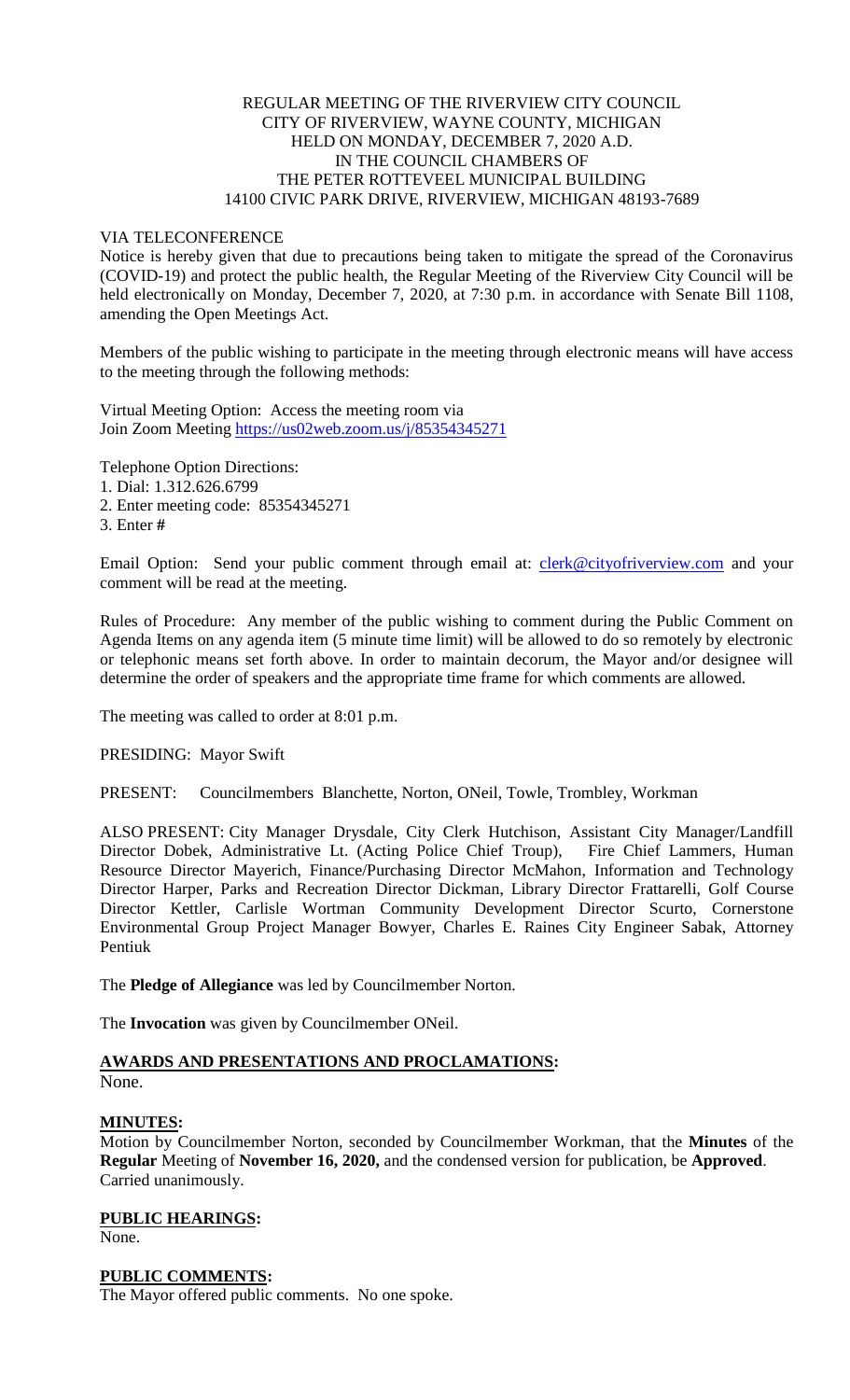# **ORGANIZATIONAL BUSINESS:**

None.

# **CONSENT AGENDA:**

Motion by Councilmember Blanchette, seconded by Councilmember Workman, that the **Consent Agenda**  be Approved as follows:

- Authorize Charles E. **Raines** Company to prepare a **Reliability Study Update** on the City's **Water System** as mandated by **EGLE** in the Amount Not to Exceed \$**47,600.00**.
- Approve **Change Order** No. 1 with **Best Asphalt** on the **Pickleball** and **Basketball** Courts Project in the amount of **\$5,983.00** for additional work requested by the city, necessitated during construction due to field conditions and additional restoration.
- Approve Cooperative Bid Award for **Fiber Optic Interoffice Network Connectivity** and Internet Services to **Crown Castle** for an Additional Monthly cost of **\$1,975.60.**
- Approve Budget Amendment as follows:

| ٧      |  |
|--------|--|
| ٠<br>٠ |  |

|                         |                       | Current       | Amended       | Amendment or |
|-------------------------|-----------------------|---------------|---------------|--------------|
| Description             | <b>Account Number</b> | Appropriation | Appropriation | Change       |
| 2020/21 Water and Sewer |                       |               |               |              |
| Water Study             | 592-536-820.000       | 0.00<br>ա     | 47.600.00     | 47.600.00    |
|                         |                       |               |               |              |

JUSTIFICATION: This amendment is to increase the water study line item in the Water and Sewer Fund for the completion of an update required by EGLE. Carried unanimously.

**RESOLUTIONS:**

Motion by Councilmember ONeil, seconded by Councilmember Norton, that Resolution No. 20-25, **Extending** the Term of the **Ad Hoc Land Preserve Committee**, be Adopted.

#### RESOLUTION NO. 20-25 A RESOLUTION TO EXTEND THE TERM OF THE AD HOC LAND PRESERVE COMMITTEE

- WHEREAS, the Riverview City Council, previously created the Ad Hoc Land Preserve Committee;
- WHEREAS, the Committee was charged with the responsibility to monitor the financial and operating polices of the Land Preserve enterprise and to forward policy recommendations to the full City Council;
- WHEREAS, the Ad Hoc Land Preserve Committee has formulated the scope of duties and responsibilities to be performed by this Committee;
- WHEREAS, the Riverview City Council concurs with the proposed duties and responsibilities, as defined, and supports the work of the Ad Hoc Land Preserve Committee in formulation of future policy direction for the Riverview Land Preserve; and
- WHEREAS, the Riverview City Council determines that contribution is necessary and appropriate.

NOW, THEREFORE, BE IT RESOLVED by the City Council of the City of Riverview, Michigan, as follows:

- 1. The Ad Hoc Land Preserve Committee is hereby re-established from November 30, 2020, for five years through November 30, 2025.
- 2. The Committee shall consist of the following:
	- a. Three representatives and one alternative from the City Council to be appointed on a bi-annual basis in November of each odd-numbered year.
	- b. The City Manager.
	- c. The City Attorney.
	- d. The Director of Solid Waste.
	- e. The Finance Director.
	- f. The Assistant Director of Solid Waste.
- 3. The voting members on the Ad Hoc Land Preserve Committee shall be limited to the elected officials.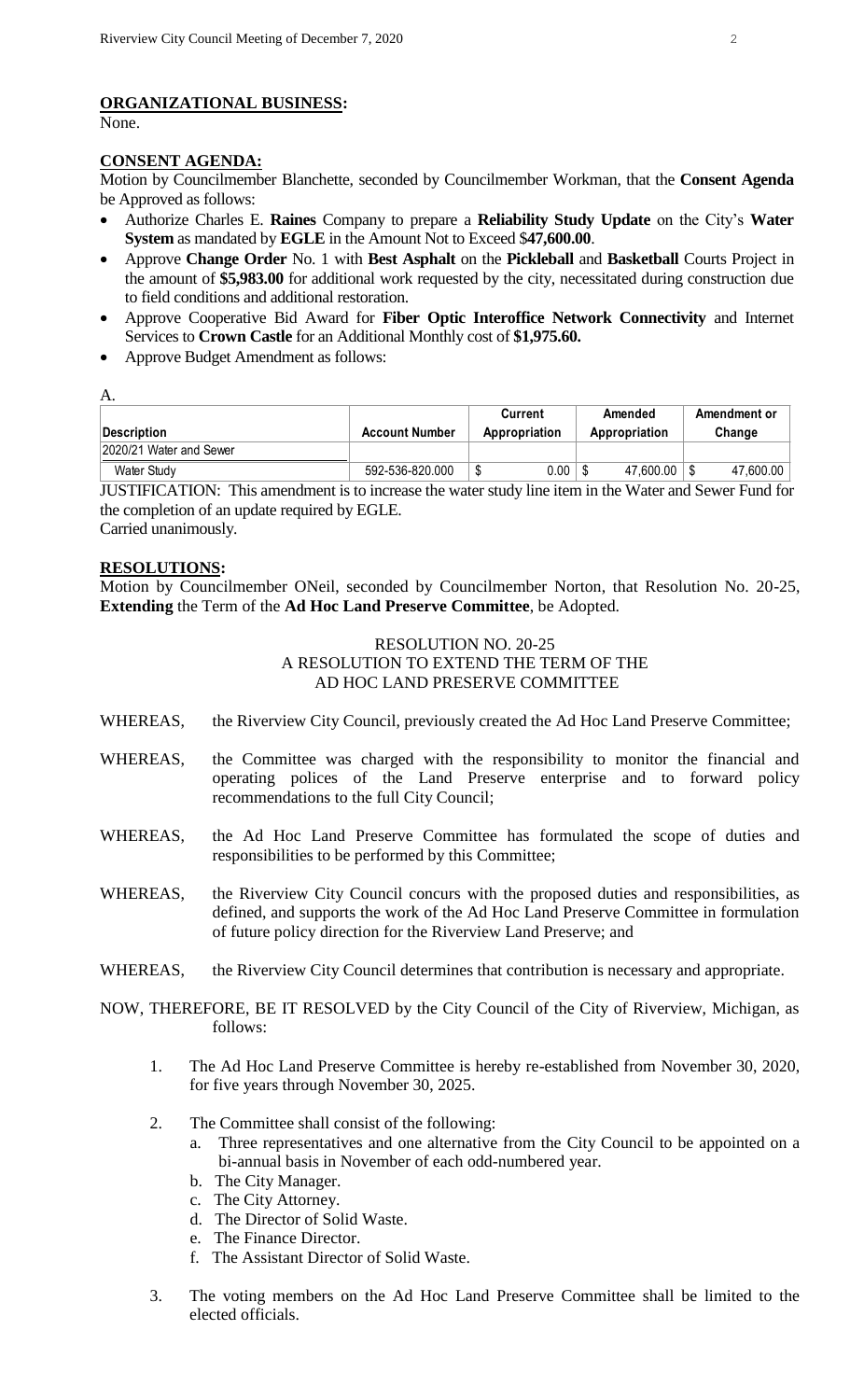- 4. The Committee shall establish its meeting schedule but may also meet at the call of the Chairman. The Chairman shall be the Director of Solid Waste.
- 5. The duties and responsibilities of the Committee shall be as follows:
	- a. Formulation of strategic planning objectives and business development plan for the Land Preserve enterprise.
	- b. Periodic monitoring of the financial status of the enterprise as deemed appropriate by the Committee.
	- c. Review of regulatory activities involving the solid waste industry.
	- d. Review of engineering and design requirements for enterprise capital improvements.
	- e. Review of environmental issues and compliance activities.
	- f. Other related activities as deemed appropriate by the Committee or the Council.
- 6. The City Attorney is hereby designated by the City Council to serve as the legal representative to the Committee.
- 7. The majority of the members of the Council Committee Representatives shall constitute a quorum for the transaction of business. In the absence of a majority, a working meeting of the Committee may be held, but no official actions may be taken.
- 8. The Director of Solid Waste or his designee shall be directed with the responsibility for providing administrative report for the successful accomplishment of the work of the Committee. All expenditures of the Committee shall be consistent with budgetary appropriations and shall be accomplished under the purchasing regulations of the City of Riverview.
- 9. All meetings of the Ad Hoc Land Preserve Committee shall be subject to the Open Meetings Act. The public shall be given an opportunity to address the Committee under guidelines to be established by the Committee.
- 10. The existing Council Representatives as of the date of this resolution shall continue to serve on the Committee until their successors are appointed pursuant to Section (2) (a) above.

AYES: Mayor Swift, Councilmembers Blanchette, Norton, ONeil, Towle, Trombley, Workman NAYS: None.

EXCUSED: None.

ADOPTED this  $7<sup>th</sup>$  day of December, 2020. ATTEST:

Andrew M. Swift, Mayor

I, Cynthia M. Hutchison, duly authorized City Clerk of the City of Riverview, do hereby certify the foregoing to be a true resolution adopted by the Riverview City Council at their regular meeting held on December 7, 2020.

S E A L

Cynthia M. Hutchison, City Clerk

\_\_\_\_\_\_\_\_\_\_\_\_\_\_\_\_\_\_\_\_\_\_\_\_\_\_\_\_\_\_\_\_\_\_\_\_\_\_\_

\_\_\_\_\_\_\_\_\_\_\_\_\_\_\_\_\_\_\_\_\_\_\_\_\_\_\_\_\_\_\_\_\_\_\_\_\_\_\_

Motion by Councilmember Trombley, seconded by Councilmember Workman, that Resolution No. 20- 26, **Extending** the Term of the **Ad Hoc Riverview Highlands Committee**, be Adopted.

#### RESOLUTION NO. 20-26 A RESOLUTION TO EXTEND THE TERM OF THE AD HOC RIVERVIEW HIGHLANDS FACILITIES COMMITTEE

- WHEREAS, the Riverview City Council, previously created the Ad Hoc Riverview Highlands Facilities Committee on May 16, 1996;
- WHEREAS, the Committee was charged with the responsibility to review plans for the Sportsmen's Den as endorsed by staff and the City Attorney;
- WHEREAS, the Ad Hoc Riverview Highlands Facilities Committee will formulate the scope of duties and responsibilities to be performed by this Committee; and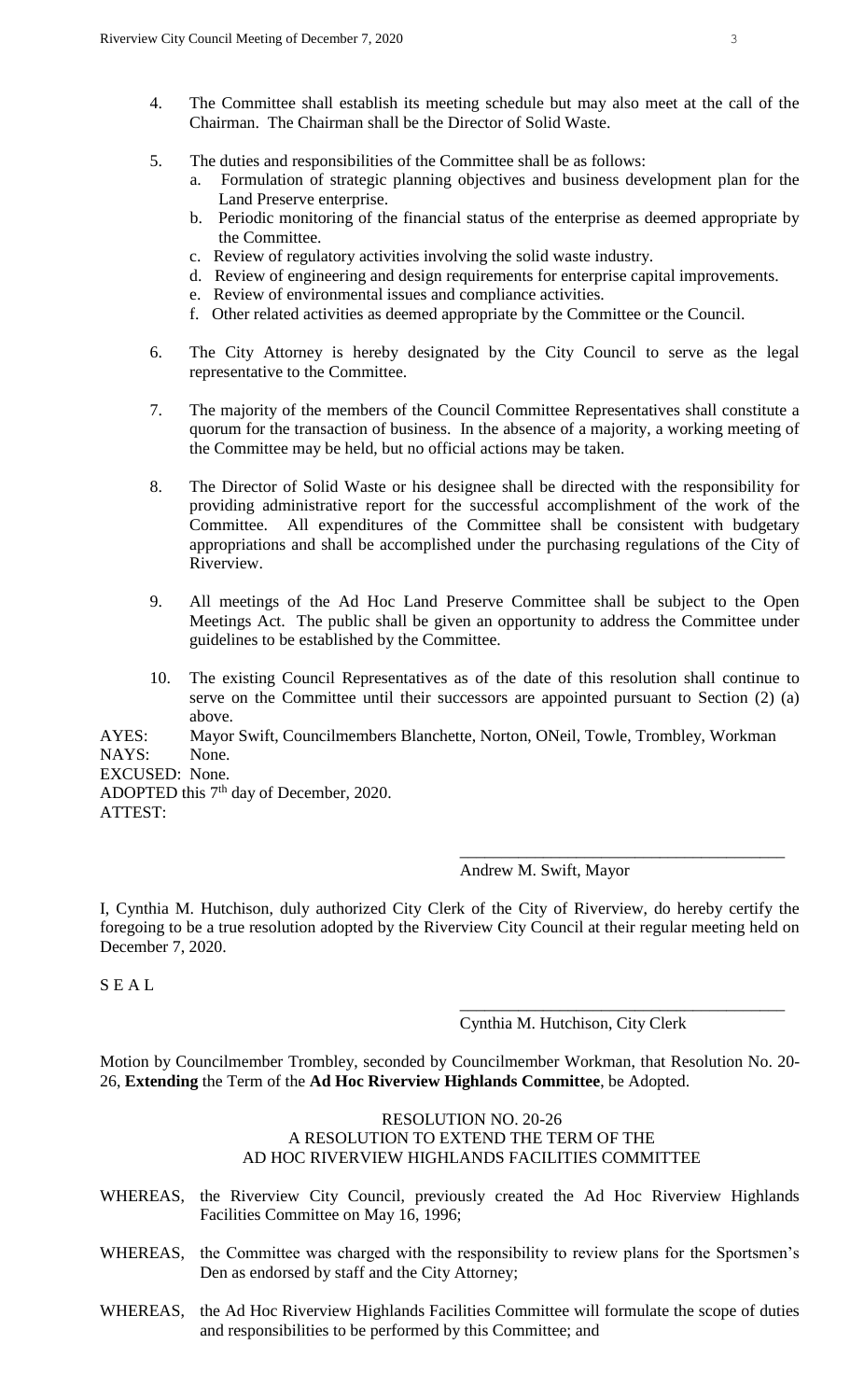- WHEREAS, the Riverview City Council concurs with the proposed duties and responsibilities, as defined, and supports the work of the Ad Hoc Riverview Highlands Facilities Committee in formulation of future policy direction for the Riverview Highlands Golf Course.
- NOW, THEREFORE, BE IT RESOLVED by the City Council of the City of Riverview, Michigan, as follows:
	- 1. The Ad Hoc Riverview Highlands Facilities Committee is hereby extended from November 30, 2020 for five years through November 30, 2025.
	- 2. The Committee shall consist of the following:
		- (a) Three representatives from the City Council to be appointed on a bi-annual basis in November of each odd-numbered year.
		- (b) The City Manager.
		- (c) The City Attorney.
		- (d) The Director of Golf Course Management and Services.
	- 3. The voting members on the Ad Hoc Riverview Highlands Facilities Committee shall be limited to the elected officials.
	- 4. The Committee shall establish its meeting schedule but may also meet at the call of the Chairman. The Chairman shall be the Director of Golf Course Management and Services.
	- 5. The duties and responsibilities of the Committee shall be as follows:
		- (a Formulation of strategic planning objectives and business development plan for the Riverview Highlands Golf Course enterprise.
		- (b) Periodic monitoring of the financial status of the enterprise as deemed appropriate by the Committee.
		- (c) Other related activities as deemed appropriate by the Committee or the Council.
	- 6. The City Attorney is hereby designated by the City Council to serve as the legal representative to the Committee.
	- 7. The Director of Golf Course Management and Services shall be directed with the responsibility for providing administrative report for the successful accomplishment of the work of the Committee, pursuant to Administrative Regulation number eight. All expenditures of the Committee shall be consistent with budgetary appropriations and shall be accomplished under the purchasing regulations of the City of Riverview.
	- 8. All meetings of the Ad Hoc Riverview Highlands Facilities Committee shall be subject to the Open Meetings Act. The public shall be given an opportunity to address the Committee under guidelines to be established by the Committee.
	- 9. The existing Council representatives as of the date of this resolution shall continue to serve on the Committee until their successors are appointed pursuant to Section (2) (a) above.

AYES: Mayor Swift, Councilmembers Blanchette, Norton, ONeil, Towle, Trombley, Workman NAYS: None. EXCUSED: None. ADOPTED this 7th day of December, 2020. ATTEST:

#### Andrew M. Swift, Mayor

\_\_\_\_\_\_\_\_\_\_\_\_\_\_\_\_\_\_\_\_\_\_\_\_\_\_\_\_\_\_\_\_\_\_\_\_\_\_\_\_

\_\_\_\_\_\_\_\_\_\_\_\_\_\_\_\_\_\_\_\_\_\_\_\_\_\_\_\_\_\_\_\_\_\_\_\_\_\_\_\_

I, Cynthia M. Hutchison, duly authorized City Clerk of the City of Riverview, do hereby certify the above is a true copy of a resolution adopted by the Riverview City Council at their regular meeting of December 7, 2020.

 $(S E A L)$